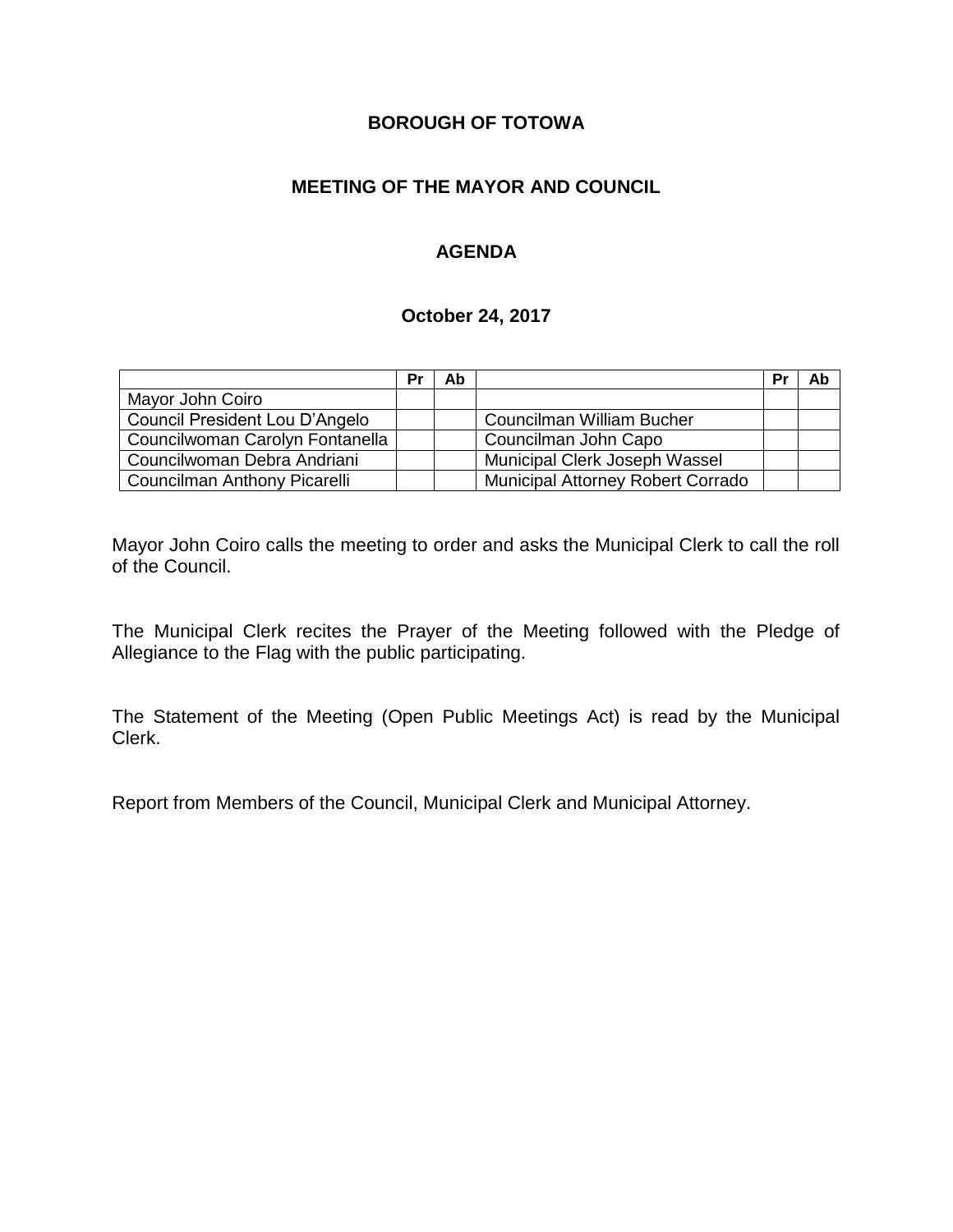Minutes of the Mayor and Council for the meeting of October 10, 2017.

### **COMMITTEE ON FINANCE: PICARELLI, D'ANGELO, FONTANELLA.**

Resolution No. 2017-22 for the payment of bills.

Resolution authorizing the Treasurer is issue refunds to various property owners pursuant to State Tax Court judgments.

Acknowledge receipt of the Best Practices Worksheet CY 2017/SFY 2018.

Payment of the 2017 annual contribution to the Totowa Seniors and the Happy Seniors.

### **COMMITTEE ON PUBLIC SAFETY: D'ANGELO, FONTANELLA, BUCHER.**

Letter from Lincoln Fire Company advising that James Booth has been nominated as their candidate for Fire Chief.

Letter from Volunteer Fire Company No. 1 advising that Richard Schopperth has been nominated as their candidate for Fire Chief.

Letter from outgoing Fire Chief Vincent Marciano.